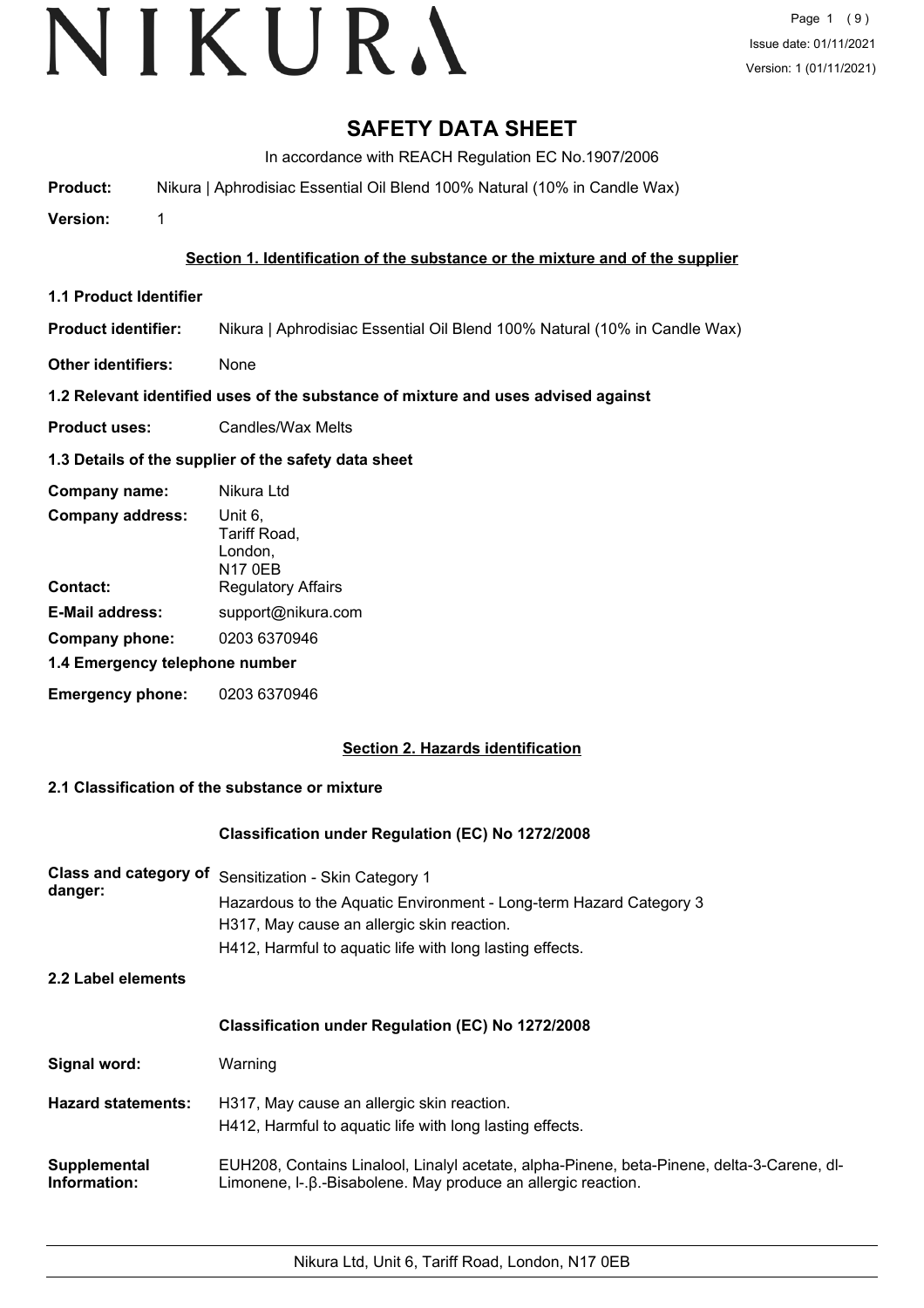# **SAFETY DATA SHEET**

In accordance with REACH Regulation EC No.1907/2006

**Product:** Nikura | Aphrodisiac Essential Oil Blend 100% Natural (10% in Candle Wax)

P261, Avoid breathing vapour or dust.

### **Version:** 1

#### **Precautionary statements:**

P272, Contaminated work clothing should not be allowed out of the workplace. P273, Avoid release to the environment. P280, Wear protective gloves/eye protection/face protection. P302/352, IF ON SKIN: Wash with plenty of soap and water. P333/313, If skin irritation or rash occurs: Get medical advice/attention. P363, Wash contaminated clothing before reuse.

P501, Dispose of contents/container to approved disposal site, in accordance with local regulations.



#### **2.3 Other hazards**

**Other hazards:** None

**Section 3. Composition / information on ingredients**

#### **3.2 Mixtures**

#### **Contains:**

| <b>Name</b>        | <b>CAS</b> | EC.       | <b>REACH Registration</b><br>No. | $\%$  | <b>Classification for</b><br>(CLP) 1272/2008                                                                                                             |
|--------------------|------------|-----------|----------------------------------|-------|----------------------------------------------------------------------------------------------------------------------------------------------------------|
| beta-Caryophyllene | 87-44-5    | 201-746-1 |                                  | 1.41% | Skin Sens. 1B-Asp.<br>Tox 1-Aquatic Chronic<br>4:H304-H317-H413.-                                                                                        |
| ld-Limonene        | 5989-27-5  | 227-813-5 |                                  | 1.12% | Flam. Liq. 3-Skin Irrit.<br>2-Skin Sens. 1B-Asp.<br>Tox 1-Aquatic Acute 1-<br>Aquatic Chronic 3;<br>H226-H304-H315-<br>H317-H400-H412.-                  |
| alpha-Pinene       | 80-56-8    | 201-291-9 |                                  | 0.98% | Flam. Liq. 3-Acute Tox.<br>4-Skin Irrit, 2-Skin<br>Sens. 1B-Asp. Tox 1-<br>Aquatic Acute 1-<br>Aquatic Chronic 1;<br>H226-H302-H304-<br>H315-H317-H410.- |
| Ibeta-Pinene       | 127-91-3   | 204-872-5 |                                  | 0.93% | Flam. Liq. 3-Skin Irrit.<br>2-Skin Sens. 1B-Asp.<br>Tox 1-Aquatic Acute 1-<br>Aquatic Chronic 1;<br>H226-H304-H315-<br>H317-H410.-                       |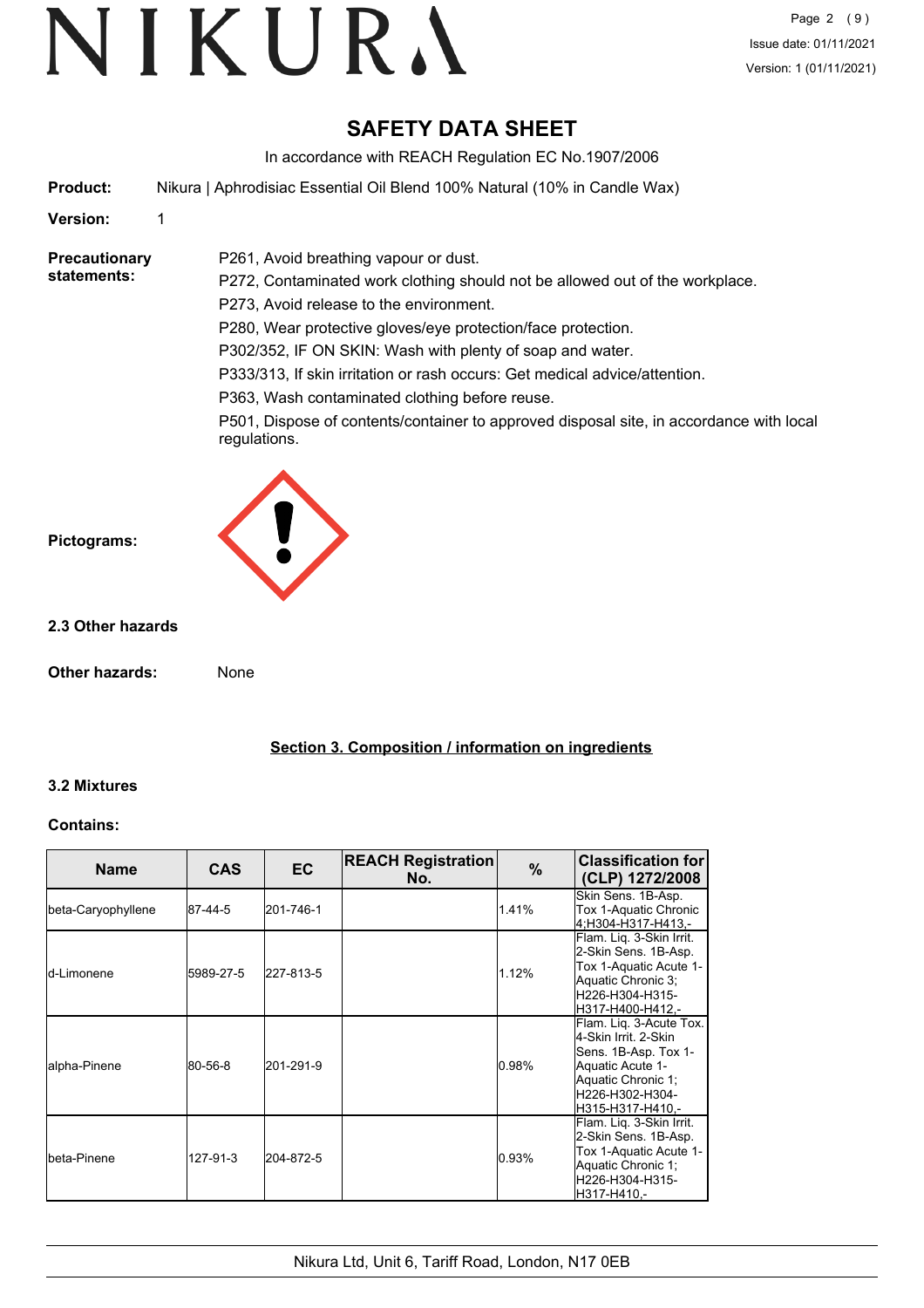# **SAFETY DATA SHEET**

In accordance with REACH Regulation EC No.1907/2006

**Product:** Nikura | Aphrodisiac Essential Oil Blend 100% Natural (10% in Candle Wax)

#### **Version:** 1

| Idelta-3-Carene   | 13466-78-9 | 236-719-3 | 0.70% | Flam. Lig. 3-Acute Tox.<br>4-Skin Irrit, 2-Skin<br>Sens. 1-Asp. Tox 1-<br>Aquatic Chronic 2;<br>lH226-H304-H315-<br>lH317-H332-H411.-   |
|-------------------|------------|-----------|-------|-----------------------------------------------------------------------------------------------------------------------------------------|
| Linalool          | 78-70-6    | 201-134-4 | 0.63% | Skin Irrit. 2-Eye Irrit. 2-<br>Skin Sens. 1B;H315-<br>H317-H319.-                                                                       |
| Idl-Limonene      | 138-86-3   | 205-341-0 | 0.22% | Flam. Liq. 3-Skin Irrit.<br>2-Skin Sens. 1B-Asp.<br>Tox 1-Aquatic Acute 1-<br>Aquatic Chronic 3;<br>H226-H304-H315-<br>H317-H400-H412.- |
| Myrcene           | 123-35-3   | 204-622-5 | 0.14% | Flam. Liq. 3-Skin Irrit.<br>2-Eye Irrit. 2-Asp. Tox<br>1-Aquatic Acute 1-<br>Aquatic Chronic 2;<br>H226-H304-H315-<br>lH319-H400-H411.- |
| II-.β.-Bisabolene | 495-61-4   |           | 0.11% | Acute Tox. 4-Skin Irrit.<br>2-Skin Sens. 1B-Asp.<br>Tox 1-Aquatic Chronic<br>2:H304-H315-H317-<br>H332-H411.-                           |
| Linalyl acetate   | 115-95-7   | 204-116-4 | 0.11% | Skin Irrit. 2-Skin Sens.<br>1B;H315-H317,-                                                                                              |

#### **Substances with Community workplace exposure limits:**

Not Applicable

**Substances that are persistent, bioaccumulative and toxic or very persistent and very bioaccumulative, greater than 0.1%:**

Not Applicable

# **Section 4. First-aid measures**

### **4.1 Description of first aid measures**

**Inhalation:** Remove from exposure site to fresh air, keep at rest, and obtain medical attention. **Eye exposure:** Flush immediately with water for at least 15 minutes. Contact physician if symptoms persist. **Skin exposure:** IF ON SKIN: Wash with plenty of soap and water. **Ingestion:** Rinse mouth with water and obtain medical attention.

# **4.2 Most important symptoms and effects, both acute and delayed**

May cause an allergic skin reaction.

# **4.3 Indication of any immediate medical attention and special treatment needed**

None expected, see Section 4.1 for further information.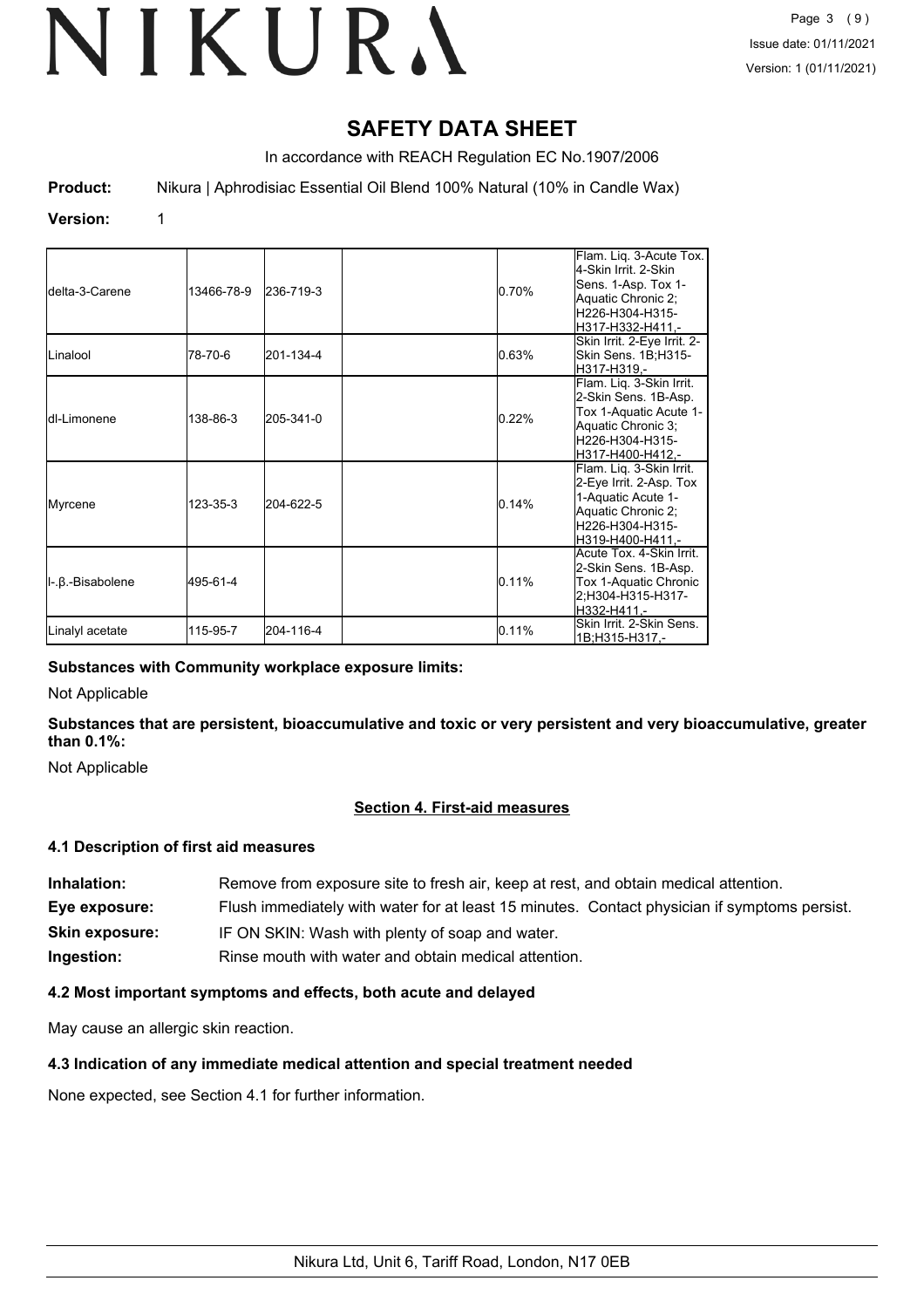# VIKURA

# **SAFETY DATA SHEET**

In accordance with REACH Regulation EC No.1907/2006

**Product:** Nikura | Aphrodisiac Essential Oil Blend 100% Natural (10% in Candle Wax)

**Version:** 1

## **SECTION 5: Firefighting measures**

#### **5.1 Extinguishing media**

Suitable media: Carbon dioxide, Dry chemical, Foam.

#### **5.2 Special hazards arising from the substance or mixture**

In case of fire, may be liberated: Carbon monoxide, Unidentified organic compounds.

#### **5.3 Advice for fire fighters:**

In case of insufficient ventilation, wear suitable respiratory equipment.

#### **Section 6. Accidental release measures**

#### **6.1 Personal precautions, protective equipment and emergency procedures:**

Avoid inhalation. Avoid contact with skin and eyes. See protective measures under Section 7 and 8.

#### **6.2 Environmental precautions:**

Keep away from drains, surface and ground water, and soil.

#### **6.3 Methods and material for containment and cleaning up:**

Remove ignition sources. Provide adequate ventilation. Avoid excessive inhalation of vapours. Contain spillage immediately by use of sand or inert powder. Dispose of according to local regulations.

#### **6.4 Reference to other sections:**

Also refer to sections 8 and 13.

#### **Section 7. Handling and storage**

#### **7.1 Precautions for safe handling:**

Keep away from heat, sparks, open flames and hot surfaces. - No smoking. Use personal protective equipment as required. Use in accordance with good manufacturing and industrial hygiene practices. Use in areas with adequate ventilation Do not eat, drink or smoke when using this product.

#### **7.2 Conditions for safe storage, including any incompatibilities:**

Store in a well-ventilated place. Keep container tightly closed. Keep cool. Ground/bond container and receiving equipment. Use explosion-proof electrical, ventilating and lighting equipment. Use only non-sparking tools. Take precautionary measures against static discharge.

## **7.3 Specific end use(s):**

Candles/Wax Melts: Use in accordance with good manufacturing and industrial hygiene practices.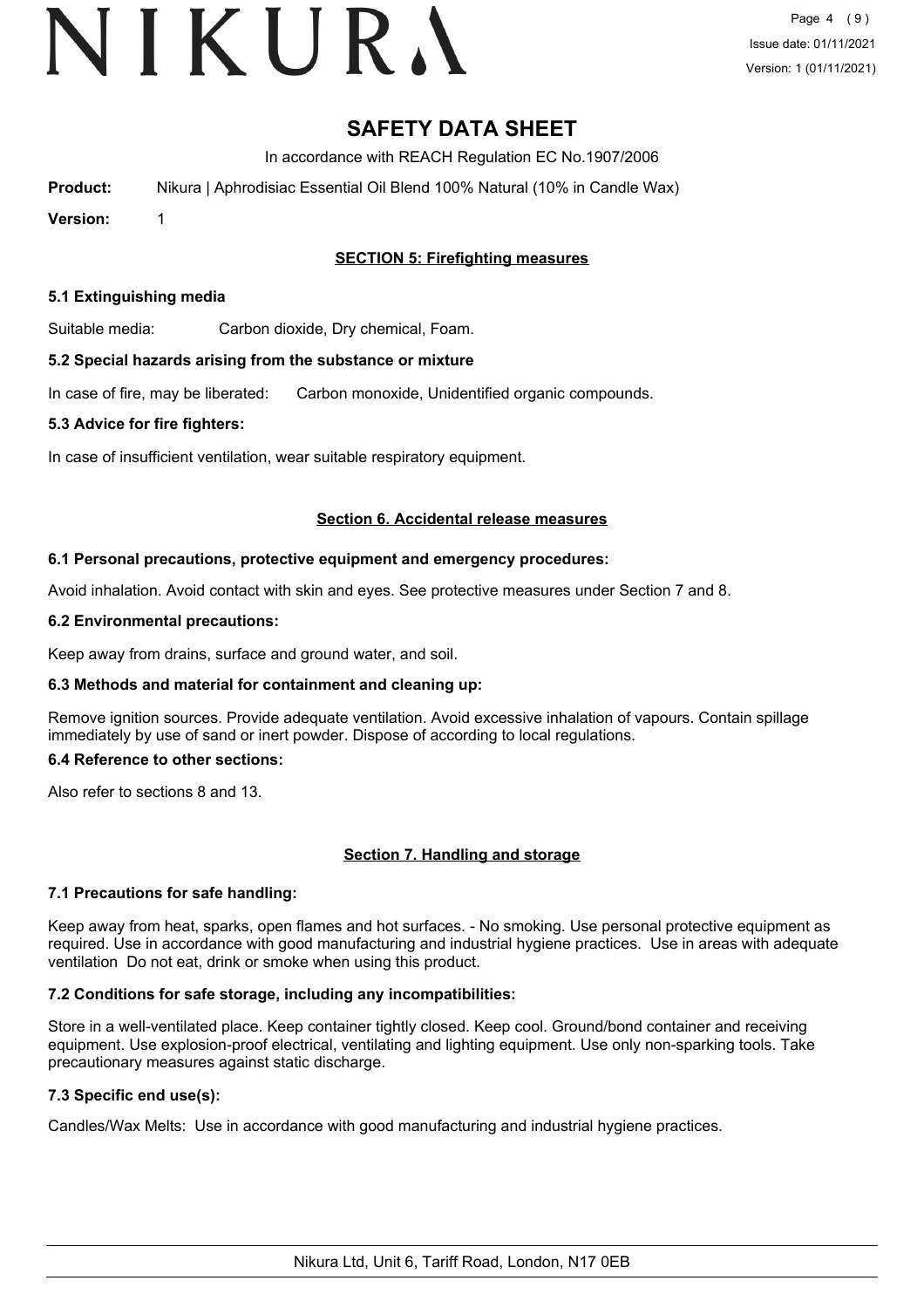# VIKURA

Page 5 (9) Issue date: 01/11/2021 Version: 1 (01/11/2021)

# **SAFETY DATA SHEET**

In accordance with REACH Regulation EC No.1907/2006

**Product:** Nikura | Aphrodisiac Essential Oil Blend 100% Natural (10% in Candle Wax)

**Version:** 1

## **Section 8. Exposure controls/personal protection**

#### **8.1 Control parameters**

Workplace exposure limits: Not Applicable

# **8.2 Exposure Controls**

### **Eye / Skin Protection**

Wear protective gloves/eye protection/face protection

### **Respiratory Protection**

Under normal conditions of use and where adequate ventilation is available to prevent build up of excessive vapour, this material should not require special engineering controls. However, in conditions of high or prolonged use, or high temperature or other conditions which increase exposure, the following engineering controls can be used to minimise exposure to personnel: a) Increase ventilation of the area with local exhaust ventilation. b) Personnel can use an approved, appropriately fitted respirator with organic vapour cartridge or canisters and particulate filters. c) Use closed systems for transferring and processing this material.

Also refer to Sections 2 and 7.

### **Section 9. Physical and chemical properties**

#### **9.1 Information on basic physical and chemical properties**

| Appearance:                                   | Not determined                               |
|-----------------------------------------------|----------------------------------------------|
| Odour:                                        | Not determined                               |
| <b>Odour threshold:</b>                       | Not determined                               |
| pH:                                           | Not determined                               |
| Melting point / freezing point:               | Not determined                               |
| Initial boiling point / range:                | Not determined                               |
| <b>Flash point:</b>                           | > 200 °C                                     |
| <b>Evaporation rate:</b>                      | Not determined                               |
| Flammability (solid, gas):                    | Not determined                               |
| Upper/lower flammability or explosive limits: | Product does not present an explosion hazard |
| Vapour pressure:                              | Not determined                               |
| Vapour density:                               | Not determined                               |
| <b>Relative density:</b>                      | Not determined                               |
| Solubility(ies):                              | Not determined                               |
| Partition coefficient: n-octanol/water:       | Not determined                               |
| Auto-ignition temperature:                    | Not determined                               |
| <b>Decomposition temperature:</b>             | Not determined                               |
| <b>Viscosity:</b>                             | Not determined                               |
| <b>Explosive properties:</b>                  | Not expected                                 |
| <b>Oxidising properties:</b>                  | Not expected                                 |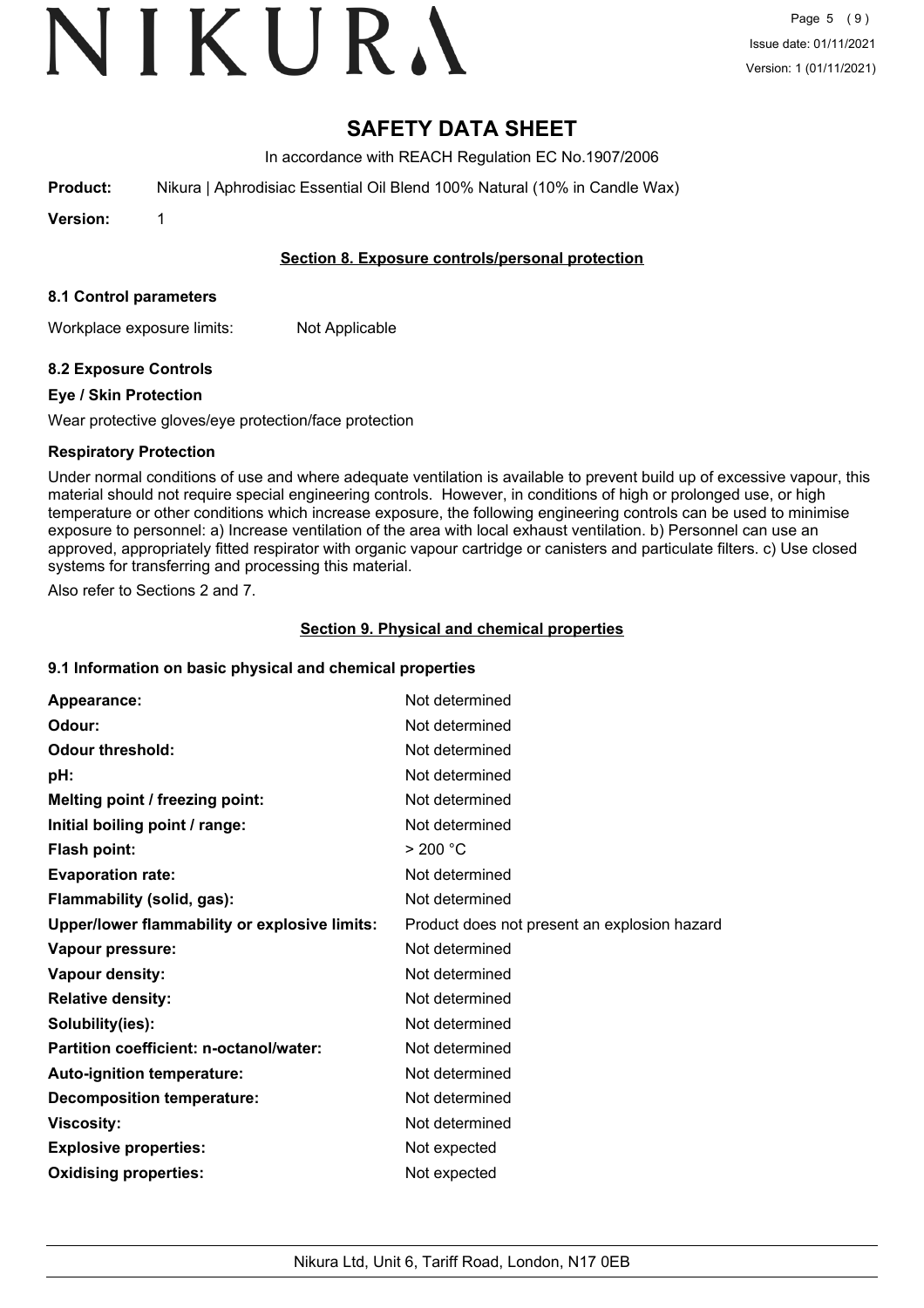# **SAFETY DATA SHEET**

In accordance with REACH Regulation EC No.1907/2006

**Product:** Nikura | Aphrodisiac Essential Oil Blend 100% Natural (10% in Candle Wax)

**Version:** 1

**9.2 Other information:** None available

# **Section 10. Stability and reactivity**

### **10.1 Reactivity:**

Presents no significant reactivity hazard, by itself or in contact with water.

### **10.2 Chemical stability:**

Good stability under normal storage conditions.

## **10.3 Possibility of hazardous reactions:**

Not expected under normal conditions of use.

#### **10.4 Conditions to avoid:**

Avoid extreme heat.

### **10.5 Incompatible materials:**

Avoid contact with strong acids, alkalis or oxidising agents.

### **10.6 Hazardous decomposition products:**

Not expected.

# **Section 11. Toxicological information**

#### **11.1 Information on toxicological effects**

This mixture has not been tested as a whole for health effects. The health effects have been calculated using the methods outlined in Regulation (EC) No 1272/2008 (CLP).

| <b>Acute Toxicity:</b>                    | Based on available data the classification criteria are not met. |
|-------------------------------------------|------------------------------------------------------------------|
| <b>Acute Toxicity Oral</b>                | Not Applicable                                                   |
| <b>Acute Toxicity Dermal</b>              | Not Applicable                                                   |
| <b>Acute Toxicity Inhalation</b>          | Not Available                                                    |
| <b>Skin corrosion/irritation:</b>         | Based on available data the classification criteria are not met. |
| Serious eye damage/irritation:            | Based on available data the classification criteria are not met. |
| <b>Respiratory or skin sensitisation:</b> | Sensitization - Skin Category 1                                  |
| Germ cell mutagenicity:                   | Based on available data the classification criteria are not met. |
| Carcinogenicity:                          | Based on available data the classification criteria are not met. |
| <b>Reproductive toxicity:</b>             | Based on available data the classification criteria are not met. |
| <b>STOT-single exposure:</b>              | Based on available data the classification criteria are not met. |
| <b>STOT-repeated exposure:</b>            | Based on available data the classification criteria are not met. |
| <b>Aspiration hazard:</b>                 | Based on available data the classification criteria are not met. |

#### **Information about hazardous ingredients in the mixture**

Not Applicable

Refer to Sections 2 and 3 for additional information.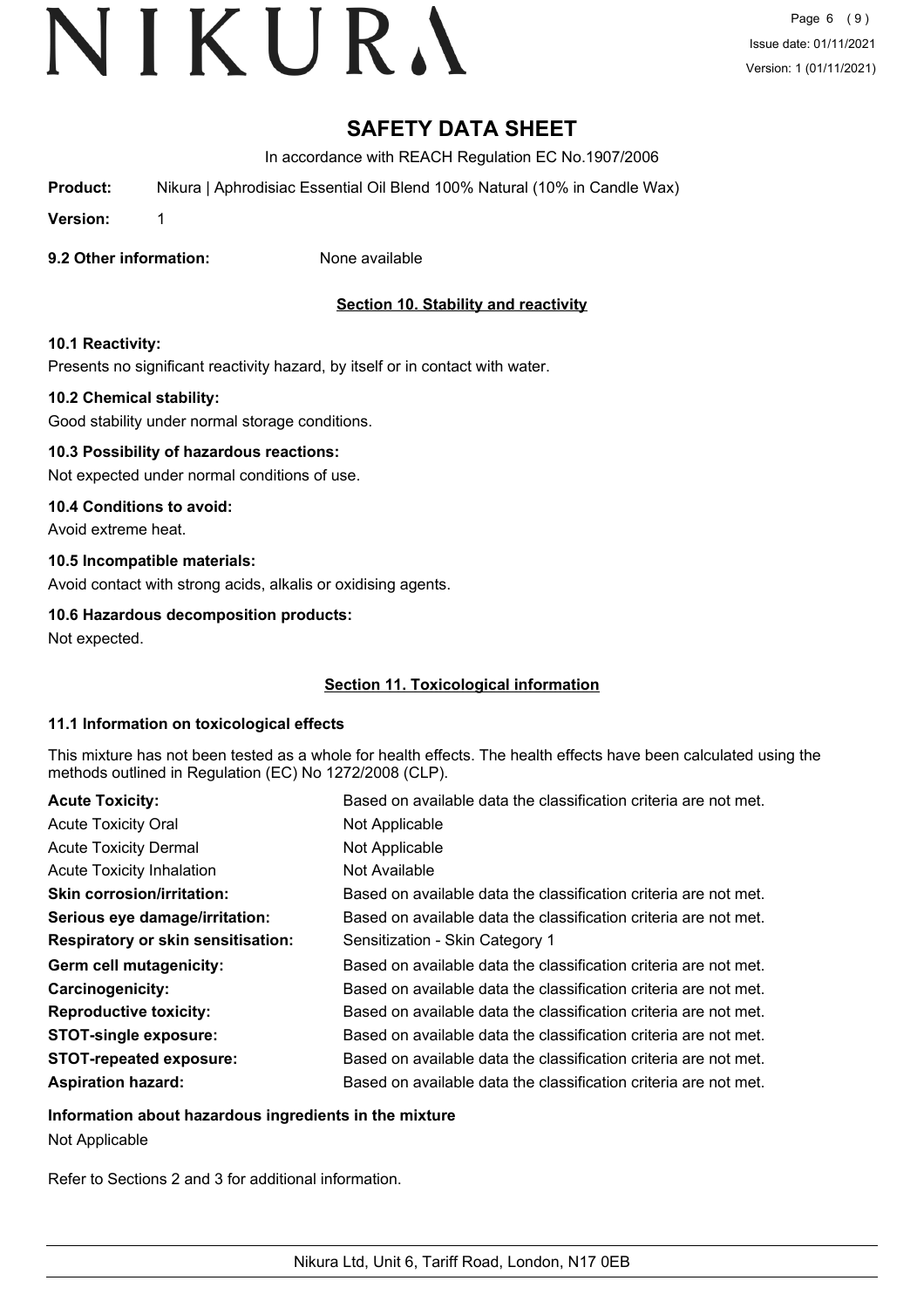Page 7 (9) Issue date: 01/11/2021 Version: 1 (01/11/2021)

# **SAFETY DATA SHEET**

In accordance with REACH Regulation EC No.1907/2006

**Product:** Nikura | Aphrodisiac Essential Oil Blend 100% Natural (10% in Candle Wax)

**Version:** 1

# **Section 12. Ecological information**

| 12.1 Toxicity: |  |  |  |  |  |  |  |  |
|----------------|--|--|--|--|--|--|--|--|
|----------------|--|--|--|--|--|--|--|--|

Harmful to aquatic life with long lasting effects.

- **12.2 Persistence and degradability:** Not available
- **12.3 Bioaccumulative potential:** Not available
- **12.4 Mobility in soil:** Not available

# **12.5 Results of PBT and vPvB assessment:**

This substance does not meet the PBT/vPvB criteria of REACH, annex XIII.

**12.6 Other adverse effects:** Not available

### **Section 13. Disposal considerations**

#### **13.1 Waste treatment methods:**

Dispose of in accordance with local regulations. Avoid disposing into drainage systems and into the environment. Empty containers should be taken to an approved waste handling site for recycling or disposal.

### **Section 14. Transport information**

| 14.1 UN number:                    | Not classified                              |
|------------------------------------|---------------------------------------------|
| 14.2 UN Proper Shipping Name:      | -                                           |
| 14.3 Transport hazard class(es):   | Not classified                              |
| <b>Sub Risk:</b>                   | Not classified                              |
| 14.4. Packing Group:               | Not classified                              |
| <b>14.5 Environmental hazards:</b> | Not environmentally hazardous for transport |
| 14.6 Special precautions for user: | None additional                             |
|                                    |                                             |

#### **14.7 Transport in bulk according to Annex II of MARPOL73/78 and the IBC Code:**

Not classified

# **Section 15. Regulatory information**

# **15.1 Safety, health and environmental regulations/legislation specific for the substance or mixture** None additional

# **15.2 Chemical Safety Assessment**

A Chemical Safety Assessment has not been carried out for this product.

# **Section 16. Other information**

| <b>Concentration % Limits:</b>  | EH C3=13.00% SS 1=71.17% |
|---------------------------------|--------------------------|
| <b>Total Fractional Values:</b> | EH C3=7.69 SS 1=1.41     |
| Key to revisions:               |                          |
| Not applicable                  |                          |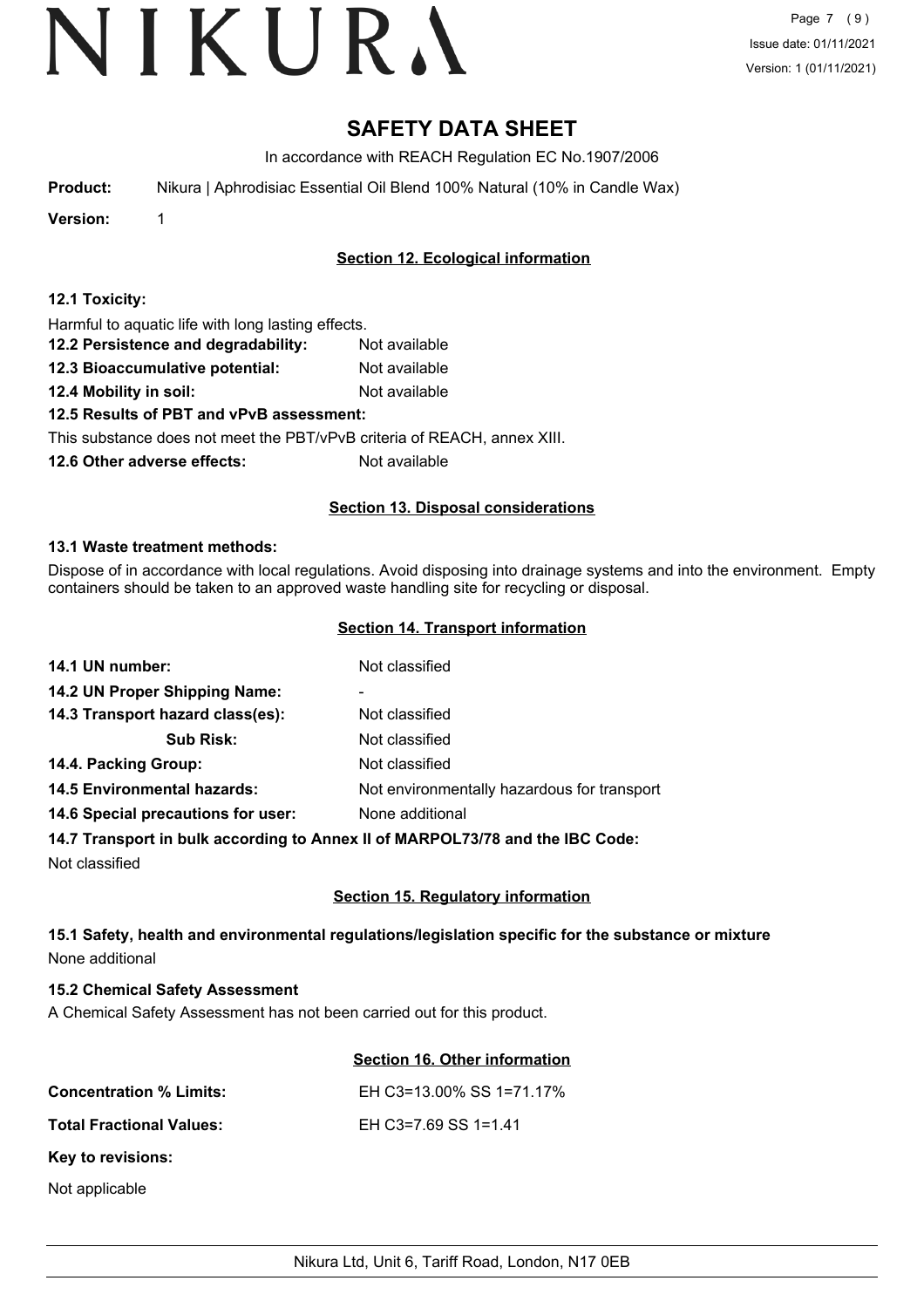# **SAFETY DATA SHEET**

In accordance with REACH Regulation EC No.1907/2006

**Product:** Nikura | Aphrodisiac Essential Oil Blend 100% Natural (10% in Candle Wax)

**Version:** 1

#### **Key to abbreviations:**

| Abbreviation      | <b>Meaning</b>                                                                                             |
|-------------------|------------------------------------------------------------------------------------------------------------|
| Acute Tox. 4      | Acute Toxicity - Oral Category 4                                                                           |
| Acute Tox. 4      | Acute Toxicity - Inhalation Category 4                                                                     |
| Aquatic Acute 1   | Hazardous to the Aquatic Environment - Acute Hazard Category 1                                             |
| Aquatic Chronic 1 | Hazardous to the Aquatic Environment - Long-term Hazard Category 1                                         |
| Aquatic Chronic 2 | Hazardous to the Aquatic Environment - Long-term Hazard Category 2                                         |
| Aquatic Chronic 3 | Hazardous to the Aquatic Environment - Long-term Hazard Category 3                                         |
| Aquatic Chronic 4 | Hazardous to the Aquatic Environment - Long-term Hazard Category 4                                         |
| Asp. Tox 1        | <b>Aspiration Hazard Category 1</b>                                                                        |
| Eye Irrit. 2      | Eye Damage / Irritation Category 2                                                                         |
| Flam. Liq. 3      | Flammable Liquid, Hazard Category 3                                                                        |
| H <sub>226</sub>  | Flammable liquid and vapour.                                                                               |
| H302              | Harmful if swallowed.                                                                                      |
| H304              | May be fatal if swallowed and enters airways.                                                              |
| H315              | Causes skin irritation.                                                                                    |
| H317              | May cause an allergic skin reaction.                                                                       |
| H319              | Causes serious eye irritation.                                                                             |
| H332              | Harmful if inhaled.                                                                                        |
| H400              | Very toxic to aquatic life.                                                                                |
| H410              | Very toxic to aquatic life with long lasting effects.                                                      |
| H411              | Toxic to aquatic life with long lasting effects.                                                           |
| H412              | Harmful to aquatic life with long lasting effects.                                                         |
| H413              | May cause long lasting harmful effects to aquatic life.                                                    |
| P210              | Keep away from heat, sparks, open flames and hot surfaces. - No smoking.                                   |
| P233              | Keep container tightly closed.                                                                             |
| P240              | Ground/bond container and receiving equipment.                                                             |
| P241              | Use explosion-proof electrical, ventilating and lighting equipment.                                        |
| P242              | Use only non-sparking tools.                                                                               |
| P243              | Take precautionary measures against static discharge.                                                      |
| P <sub>261</sub>  | Avoid breathing vapour or dust.                                                                            |
| P <sub>264</sub>  | Wash hands and other contacted skin thoroughly after handling.                                             |
| P270              | Do not eat, drink or smoke when using this product.                                                        |
| P271              | Use only outdoors or in a well-ventilated area.                                                            |
| P272              | Contaminated work clothing should not be allowed out of the workplace.                                     |
| P273              | Avoid release to the environment.                                                                          |
| P280              | Wear protective gloves/eye protection/face protection.                                                     |
| P301/310          | IF SWALLOWED: Immediately call a POISON CENTER or doctor/physician.                                        |
| P302/352          | IF ON SKIN: Wash with plenty of soap and water.                                                            |
| P303/361/353      | IF ON SKIN (or hair): Remove/take off immediately all contaminated clothing. Rinse skin with water/shower. |
| P304/340          | IF INHALED: Remove victim to fresh air and keep at rest in a position comfortable for breathing.           |